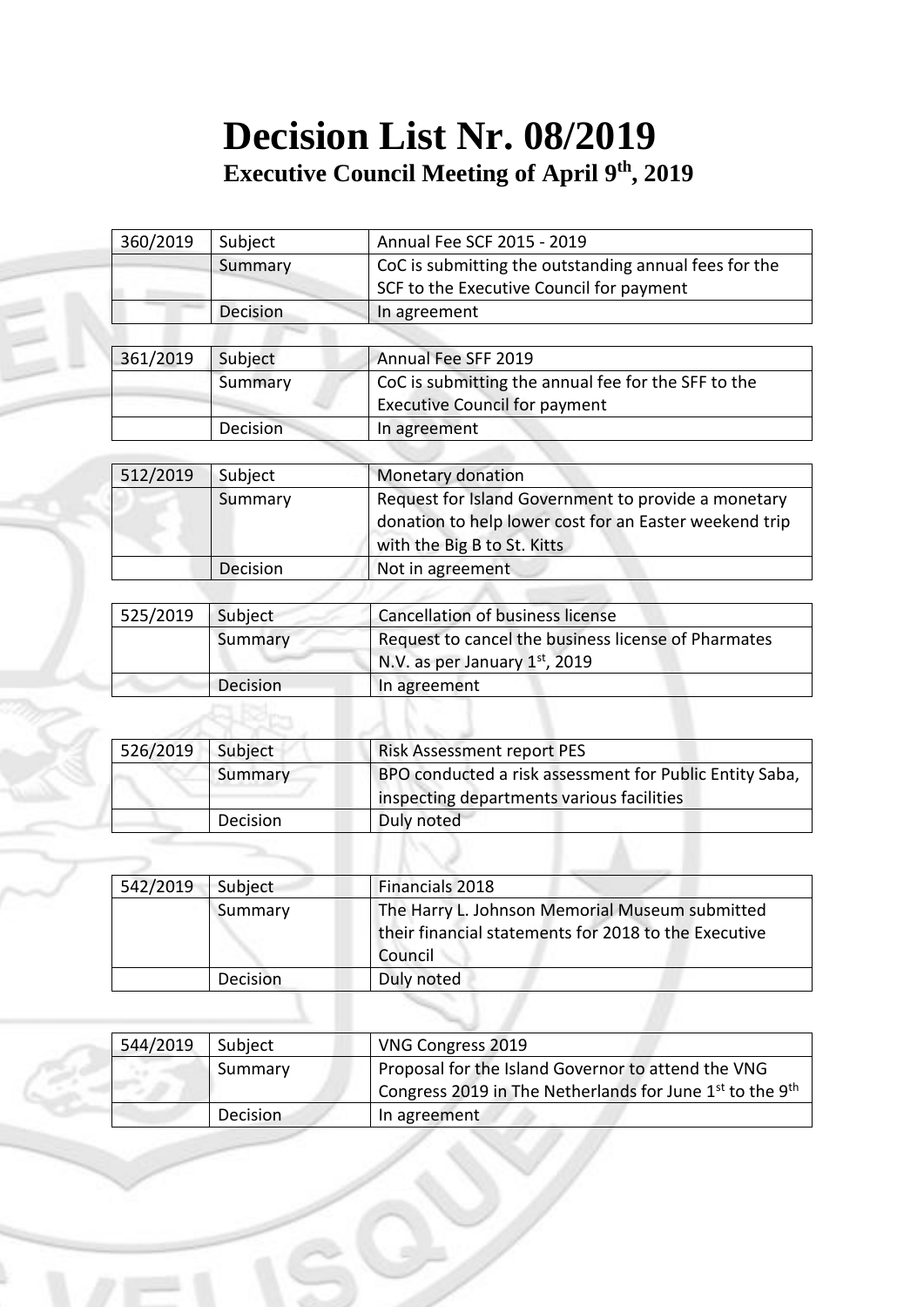| 545/2019 | Subject  | Symposium 150 Year Court                                               |
|----------|----------|------------------------------------------------------------------------|
|          | Summary  | Invitation for the Island Governor to attend the 150 <sup>th</sup>     |
|          |          | anniversary on Curacao from May 2 <sup>nd</sup> to May 4 <sup>th</sup> |
|          | Decision | In agreement                                                           |

| 547/2019 | Subject  | Prepaid invoices for solar park phase 1      |
|----------|----------|----------------------------------------------|
|          | Summary  | Submission of prepaid invoices to the Island |
|          |          | Government from SEC N.V.                     |
|          | Decision | In agreement                                 |

É

Í.

| 555/2019 | Subject  | <b>Rolling Shutters</b>                                         |
|----------|----------|-----------------------------------------------------------------|
|          | Summary  | Request to replace shutters at the Sunny Valley Youth<br>Center |
|          | Decision | In agreement for traditional shutters                           |

| 556/2019 | Subject  | <b>Goats of Shalimar Simmons</b>                                                                                                                                                             |
|----------|----------|----------------------------------------------------------------------------------------------------------------------------------------------------------------------------------------------|
|          | Summary  | Several complaints about goats that belong to Mr.<br>Simmons. Propose that a letter be sent to Mr. Simmons<br>about the complaints until a solution is devised to deal<br>with this problem. |
|          | Decision | In agreement                                                                                                                                                                                 |
|          |          |                                                                                                                                                                                              |

| 557/2019 | Subject  | Update KNMI Activities on Saba                                                                                                                                                                                                                                 |
|----------|----------|----------------------------------------------------------------------------------------------------------------------------------------------------------------------------------------------------------------------------------------------------------------|
|          | Summary  | Update on two recently installed GNSS instruments in<br>St. John's and at the Airport, which are operating as<br>expected. A temperature sensor was installed at the<br>hot spring opposite Green Island. During every visit,<br>each seismometer is inspected |
|          | Decision | Duly noted                                                                                                                                                                                                                                                     |

| 558/2019 | Subject  | KNL Anbassade Havana - twee stageplaatsen voor<br>studented                                                                                                                                              |
|----------|----------|----------------------------------------------------------------------------------------------------------------------------------------------------------------------------------------------------------|
|          | Summary  | Copy of correspondence sent to Minister-President of<br>St. Maarten in reaction to the letter received regarding<br>the LGO's of the Kingdom over the negotiations'<br>progress over the new LGO decree. |
|          | Decision | Duly noted                                                                                                                                                                                               |